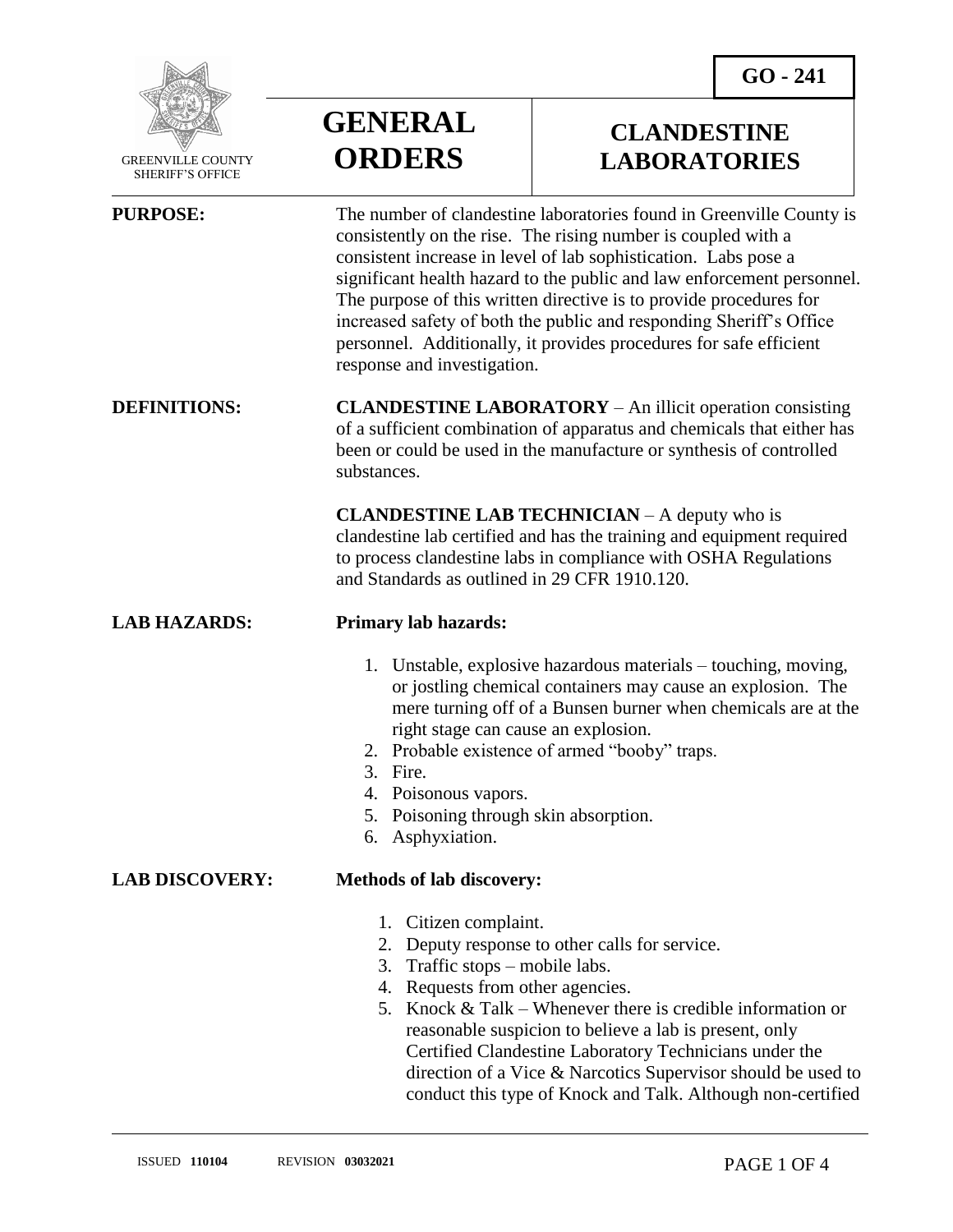personnel are not prohibited from conducting a Knock and Talk on a possible lab location that does not meet the criteria above;

- Caution should be utilized at all times and assistance by certified technicians should be requested whenever the situation and information is elevated to meet the above criteria.
- Supervisors may also request the assistance of Certified Clandestine Laboratory Technicians to conduct a Knock and Talk on possible lab locations whenever they deem necessary for the safety of their personnel.

6. Search Warrant – Search Warrants on suspected Clandestine Laboratories will only be conducted by personnel trained for search warrants wearing the appropriate personal protective equipment. If SWAT is used, a certified Clandestine Laboratory Technician must be present during the unit briefing and during entry operations.

7. Technicians under the direction of a Vice & Narcotics supervisor. Non-certified personnel are prohibited from lab search warrant operations.

**NOTE –** Only Certified Clandestine Laboratory personnel operating in compliance with 29 CFR 1910:

- 1. Will intentionally enter or approach a known or suspected clandestine lab site.
- 2. Stop a vehicle that is suspected to contain a clandestine lab.

**EXEMPTION TO THE ABOVE –** Articulable emergency circumstances exist indicating serious injury or loss of life.

#### **LAB RESPONSE FOR UNIFORM PERSONNEL: CALL FOR SERVICE -** Document initial information on Lead Sheet and forward to Vice & Narcotics within 24-hours.

### **INADVERTENT DISCOVERY –** Including traffic stop:

- 1. Secure the scene.
- 2. Notify your immediate supervisor.
- 3. Notify Vice & Narcotics on-call investigator.
- 4. Detain persons at scene for decontamination.
- 5. Standby the scene until relieved.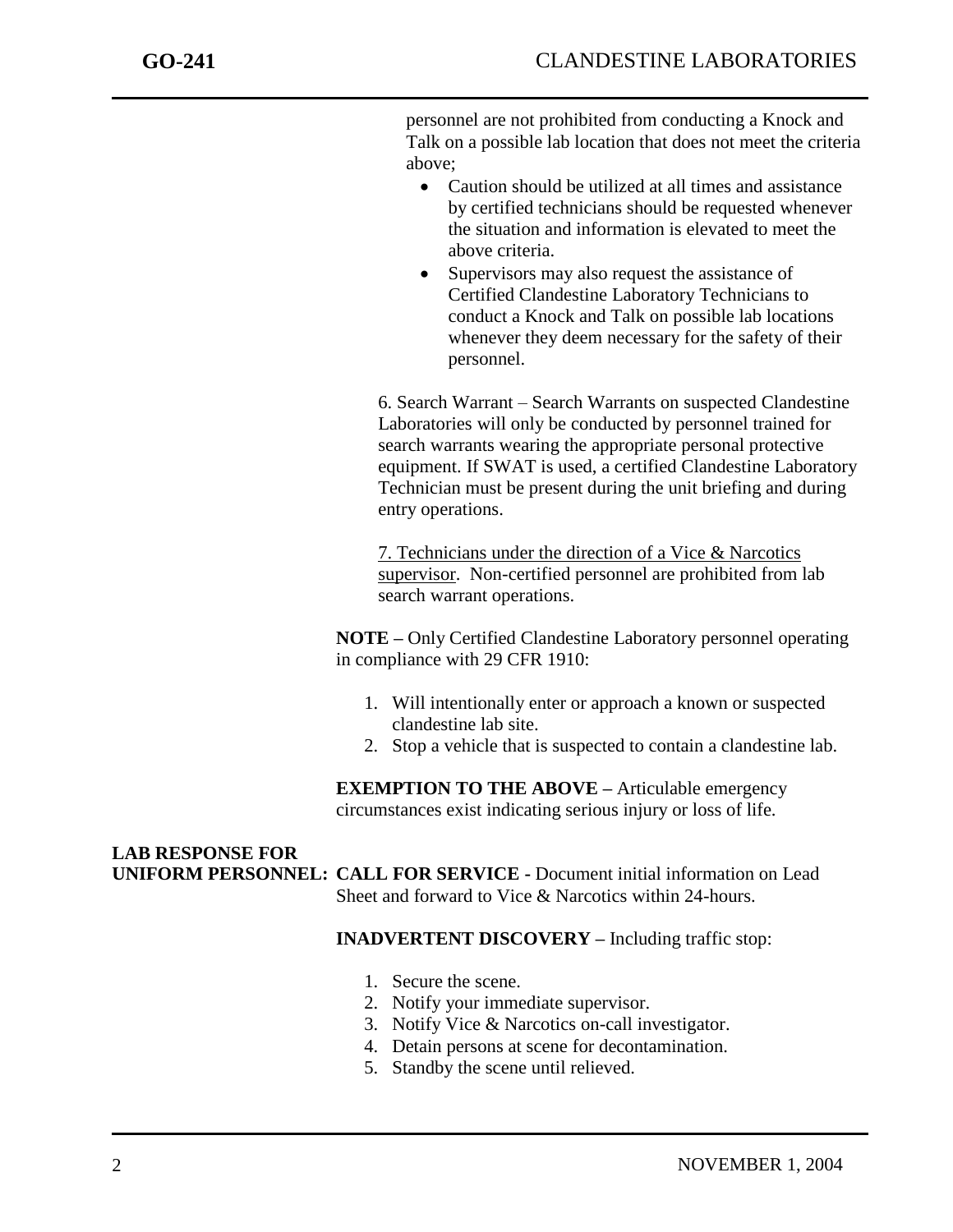**NOTE –** Uniform personnel are responsible for providing uniform scene security until released by a Vice & Narcotics supervisor.

# **LAB RESPONSE FOR CLANDESTINE LAB**

**TECHNICIAN:** Depending on the situation, there are several different methods o of response for Clandestine Lab Technician. Factors that will determine the response include, but are not limited to the location of the lab, the type of lab, and whether or not the site has been used for dumping.

> At a minimum, when a response is required for an outdoor lab or possible dump site the following personnel will be required to respond:

- Two certified clandestine lab technicians
- At least one Uniform Patrol deputy

 For other lab responses, the following personnel will be required to respond:

- Two certified clandestine lab technicians
- Two rescue personnel (These persons at a minimum must be either clandestine lab tech certified, hazardous material technicians, or trained fire personnel.)
- One site safety deputy (must be clandestine lab tech certified)
- At least one Uniform Patrol deputy

 Other resources that may be needed on a lab can include scribe/inventory personnel, truck operators, and fire department and medical personnel.

## **Technician's duties -**

- 1. Assume command of the scene.
- 2. Notify appropriate agencies (fire, EMS, etc.).
- 3. After evaluation of scene, call appropriate assistance to process scene.
- 4. Notify Vice & Narcotics supervisor.
- 5. Implement procedures outlined in the **Vice & Narcotics Clandestine Laboratory Manual**.
- 6. Comply with federal, state and local environmental, health, and safety laws and regulations applicable to clandestine lab operations as described in this agency's Mitigation Plan on page 3 of this order.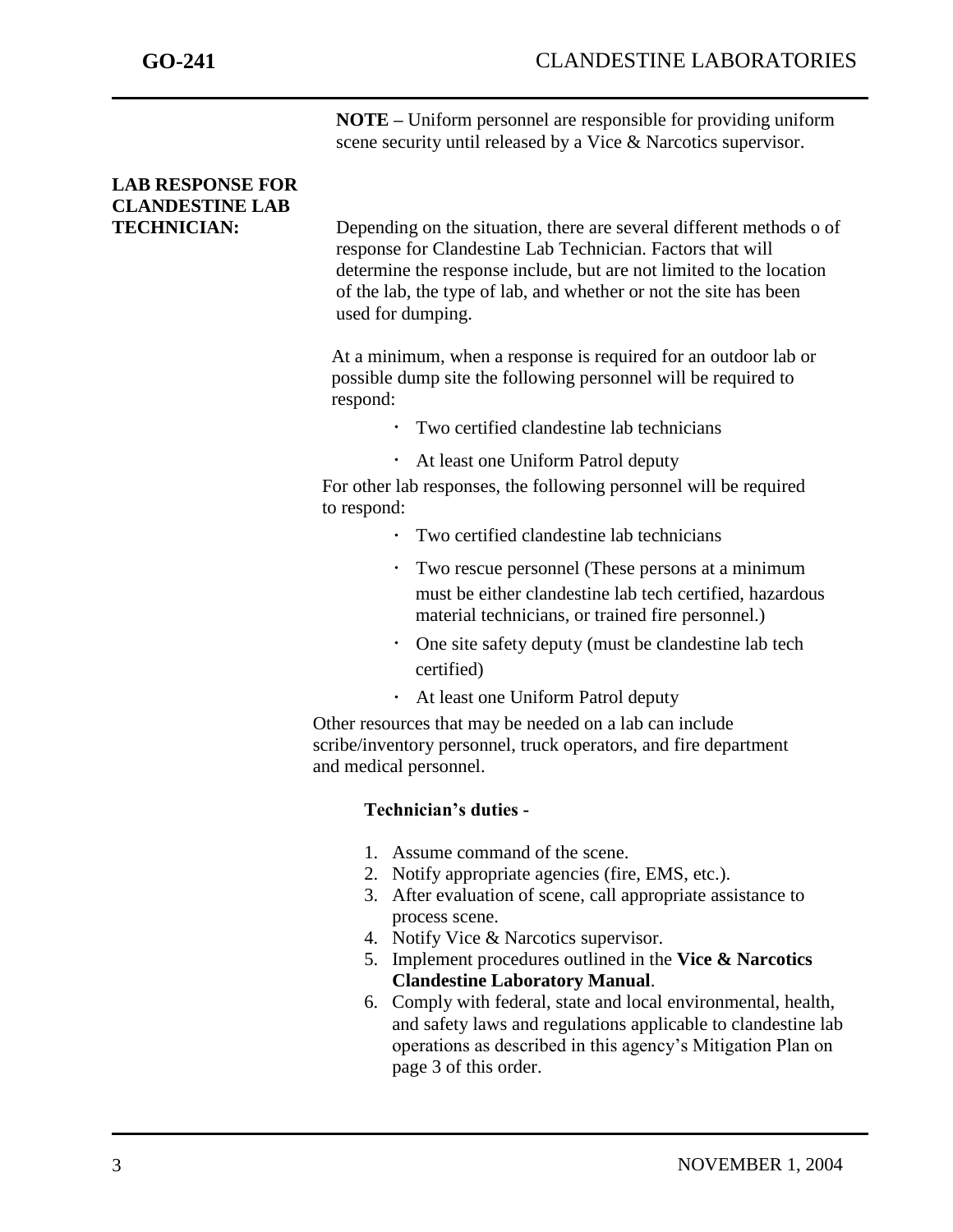### **Site Safety Deputy-**

The site safety deputy is responsible for ensuring the safety of the lab itself as well as the investigators on scene. The site safety deputy has the authority as well as the responsibility to ensure that those technicians entering the lab site are approved to enter and work labs, physically capable, and operating within the scope of 29 CFR 1910.120, 1910.134, and the Sheriff's Office Clandestine Laboratory Manual.

The Site Safety Deputy is responsible for the health and welfare of all personnel entering or reentering a clandestine laboratory. Onsite medical personnel shall perform pre-entry and exit vital signs on all personnel. The following vital signs shall be deemed prohibitive for entry or reentry:

- Blood Pressure: 150/100 or higher
- Pulse: Sustained rate of 100 or higher

In addition, the Site Safety Deputy must ensure compliance with the current OSHA Respiratory Standard (i.e.: face mask seal with no more than stubble growth and current fit testing).

### **HAZARDOUS MATERIALS/ EVIDENCE HANDLING AND DISPOSAL:**

Certain materials recovered from the scene of a clandestine laboratory may need to be handled and processed as evidence or found property and placed into Property and Evidence. At the point that these items can be disposed of, certain protocol will need to be followed to ensure compliance with applicable laws and regulations governing hazardous materials disposal. A clandestine laboratory technician will ensure that the method of disposal is handled by a certified HAZMAT contractor and all OSHA regulations are adhered to. The following procedures will be followed when disposing of these materials:

- A certified clandestine laboratory technician will respond to P&E and consolidate all items to be disposed of.
- The materials will be handled only by certified technicians using appropriate PPE, and the materials will be taken to an offsite location.
- A certified cleanup crew will be notified to respond to the location to dispose of the materials.
- A supplemental report will be written to document the disposal of the materials.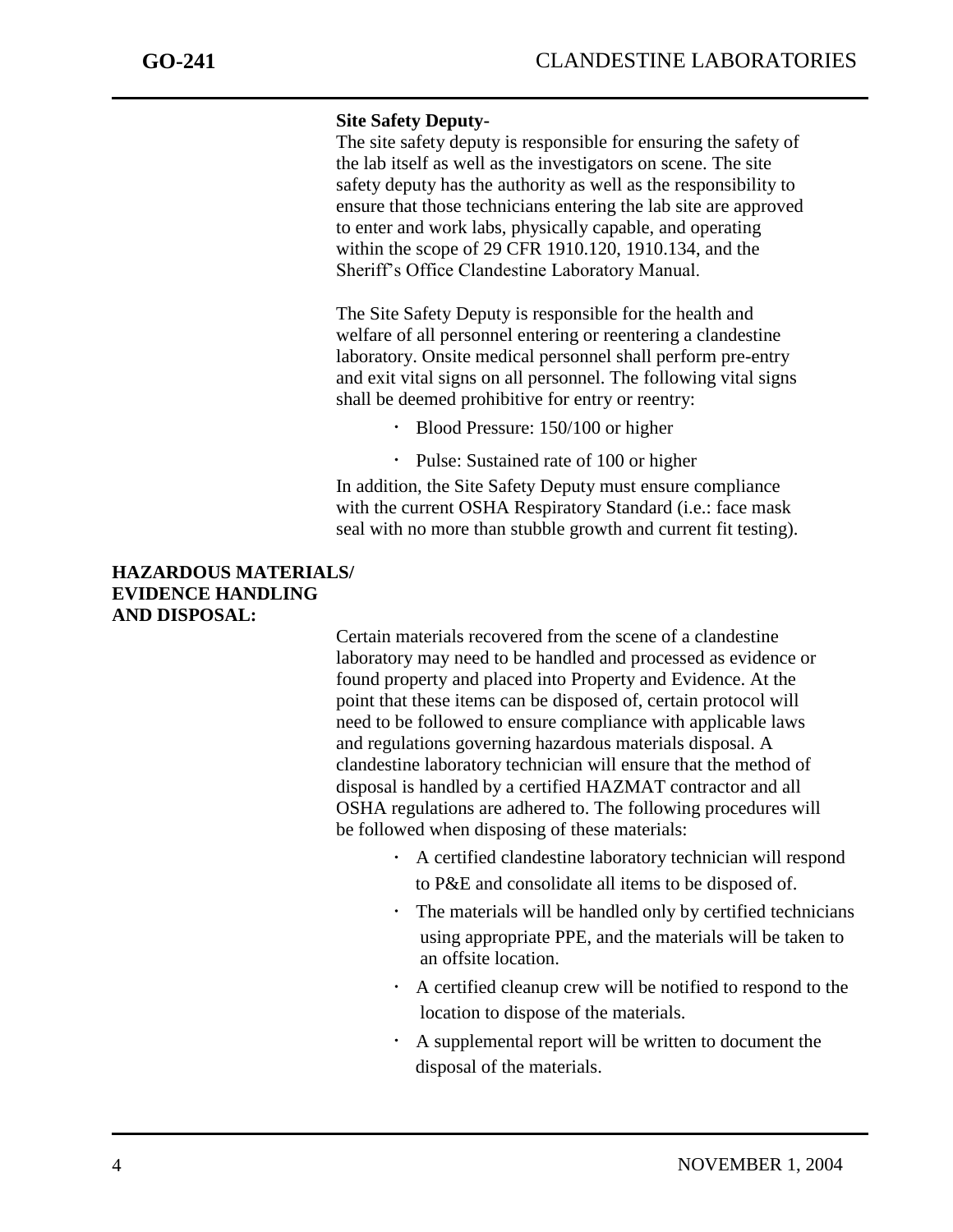## **Clandestine Lab Mitigation Plan:**

- 1. All Greenville County Sheriff's Office clandestine lab technicians will be subjected to medical examination as required in 29 CFR 1910, OSHA General Industry Standards. This medical examination will occur annually regardless of age. It will coincide with the medical fitness testing, as described in General Order 123, and will include pulmonary/lung function assessment. The Vice & Narcotics Sergeant is responsible for maintaining records of each technician's examination.
- 2. All Sheriff's Office clandestine lab technicians will comply with the training regulations stated in 29 CFR 1910. The Vice  $\&$  Narcotics Sergeant is responsible for maintaining records of each technician's initial and recertification training.
- 3. All clandestine lab technicians will comply with the regulations stated in 29 CFR 1910 as it pertains to the use of Personal Protective equipment and other safety equipment.
- 4. A site safety officer will prepare a comprehensive contamination report on each seized/closed laboratory in compliance with 29 CFR 1910. Reporting includes: Sheriff's Office incident report, Clandestine Laboratory Investigation Hazard Assessment and Recognition Plan, and National Clandestine Laboratory Seizure Report.
- 5. Sheriff's Office clandestine lab technicians will contact SLED to request the agency's approved, hazardous waste contractor to dispose of all chemicals, associated glassware, equipment, contaminated materials, and waste from a seized laboratory.
- 6. Sheriff's Office clandestine laboratory technicians will contact SLED to request the agency's certified clean-up of laboratory sites. Per SLED/COPS contract, all materials taken from a laboratory will be taken to a licensed facility for disposal and/or recycling, if applicable.
- 7. The Vice & Narcotics Sergeant, working closely with the SLED, will conduct a quarterly review of records to ensure proper procedures have been followed concerning the transportation, disposal and/or recycling of all chemicals, associated glassware, equipment, contaminated materials and waste from a seized laboratory.
- 8. The Greenville County Sheriff's Office has in place a valid written agreement signed by the Director of the South Carolina Department and Environmental Control ensuring that county DHEC offices will: (a) evaluate, in a timely manner, the environmental condition at and around the site of a closed clandestine laboratory, and (b) coordinate with the responsible party, property owner, or others to ensure that any residual contamination is remediated, if necessary in accordance with State law and federal requirements.
- 9. The Greenville County Sheriff's Office Crimes Against Children Unit will respond to the scene when notified of children found at a clandestine laboratory site. All children, not placed under custodial arrest, will be immediately taken into Emergency Protective Custody